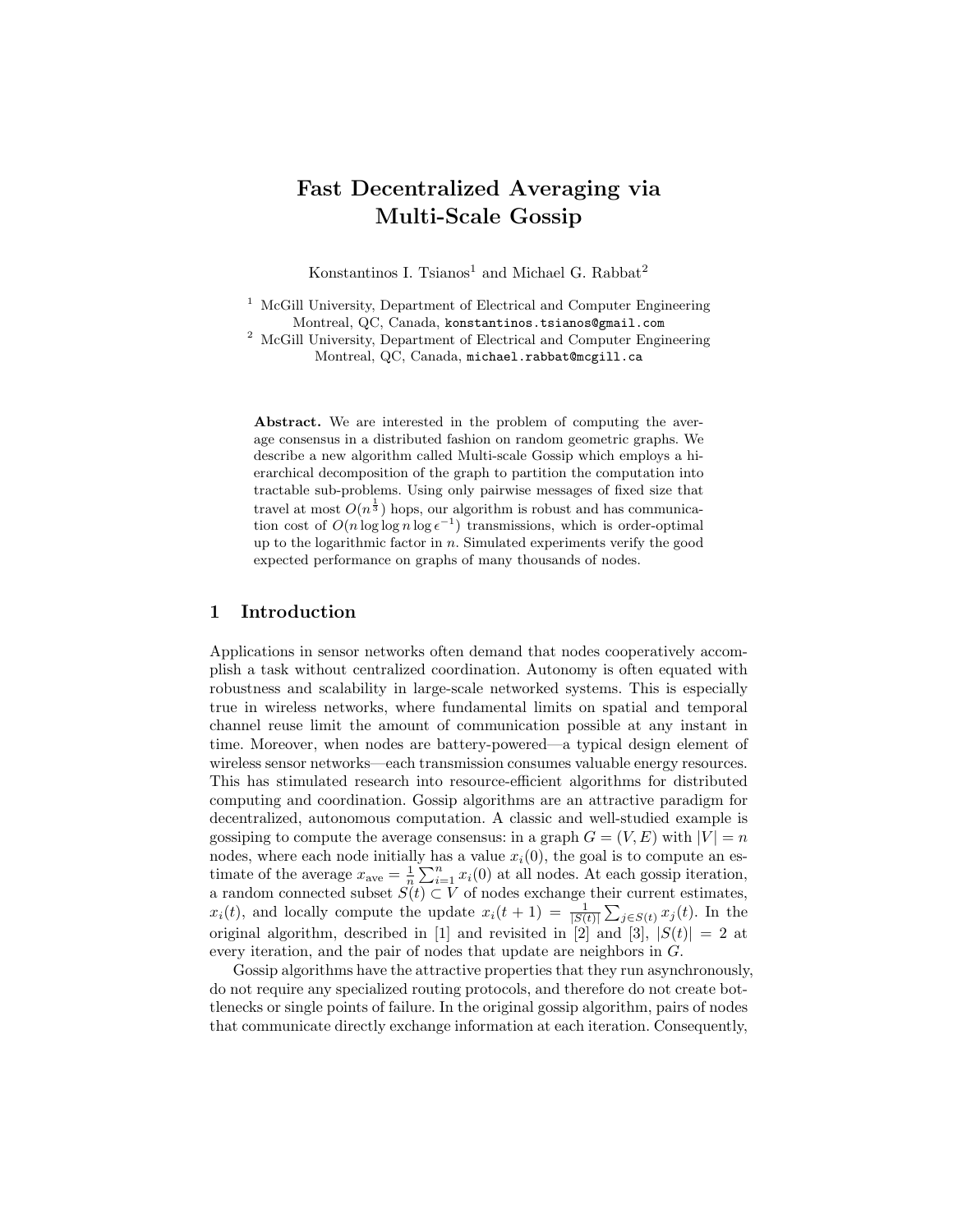no special routing is needed, and the algorithm has been shown to be robust to fluctuating availability of links, as well as other changes in topology.

Of course, robustness and autonomy come at a price. Standard pair-wise randomized gossip is inefficient on topologies commonly used to model connectivity in wireless networks, such as grids and random geometric graphs; the number of messages per node scales linearly with the size of the network. In contrast, one can imagine numerous other approaches to computing a linear combination of the values at each node, assuming the existence of some specialized routing such as a Hamilton cycle or spanning tree, in which the number of messages per node remains constant as the network size tends to infinity. Although the overhead involved in finding and maintaining these routes may be prohibitive, requiring more centralized control and creating bottlenecks and single points of failure, these observations have motivated substantial research to close the gap between the two scaling regimes.

Motivated by the robust scaling properties exhibited by other hierarchical systems, this paper describes a gossip algorithm that achieves nearly-optimal performance in wireless networks. We partition the network computation hierarchically in k different scales. At each scale, nodes gossip within their partition until convergence; then one representative is elected within each partition, and the representatives gossip. This is repeated, with representatives gossiping at each higher scale, until the representatives at the coarsest scale have computed  $x_{\text{ave}}$ . At that point the average is disseminated throughout the network.

The main contribution of this work is a new multi-scale gossip algorithm for which we prove that the average number of messages per node needed to reach average consensus in a grid or random geometric graph on  $n$  nodes, scales as  $(k+1)n^{\delta(k)}$ , where  $\delta(k) \to 0$  as  $k \to \infty$ . Since larger graphs facilitate deeper hierarchies, we show that we can take  $k = O(\log \log n)$  to obtain a scheme that asymptotically requires a number of messages per node proportional to  $\log \log n$ . In simulations of networks with thousands of nodes, two or three levels of hierarchy suffice to achieve state-of-the-art performance. This is comparable to existing state-of-the art gossip algorithms. Similar to the existing state-of-the-art, we assume the network implements geographic routing. This facilitates gossip iterations between pairs of representatives that may not communicate directly at higher levels of the hierarchy. However, unlike other fast gossip algorithms, we do not require many gossip exchanges among nodes. For example, the path avdo not require many gossip exchanges among nodes. For example, the path averaging algorithm described in [4] gossips on average among  $|S(t)| \propto \sqrt{n}$  nodes along a path at each iteration. In contrast, all gossip iterations in multi-scale gossip are between pairs of nodes, so if a message is lost in transit through the network, the amount of information lost is minimal. Moreover, the longest distance individual messages must travel is on the order of  $n^{1/3}$  hops.

## 2 Previous Work and Known Results

Our primary measure of performance is communication cost—the number of messages (transmissions over a single hop) required to compute an estimate to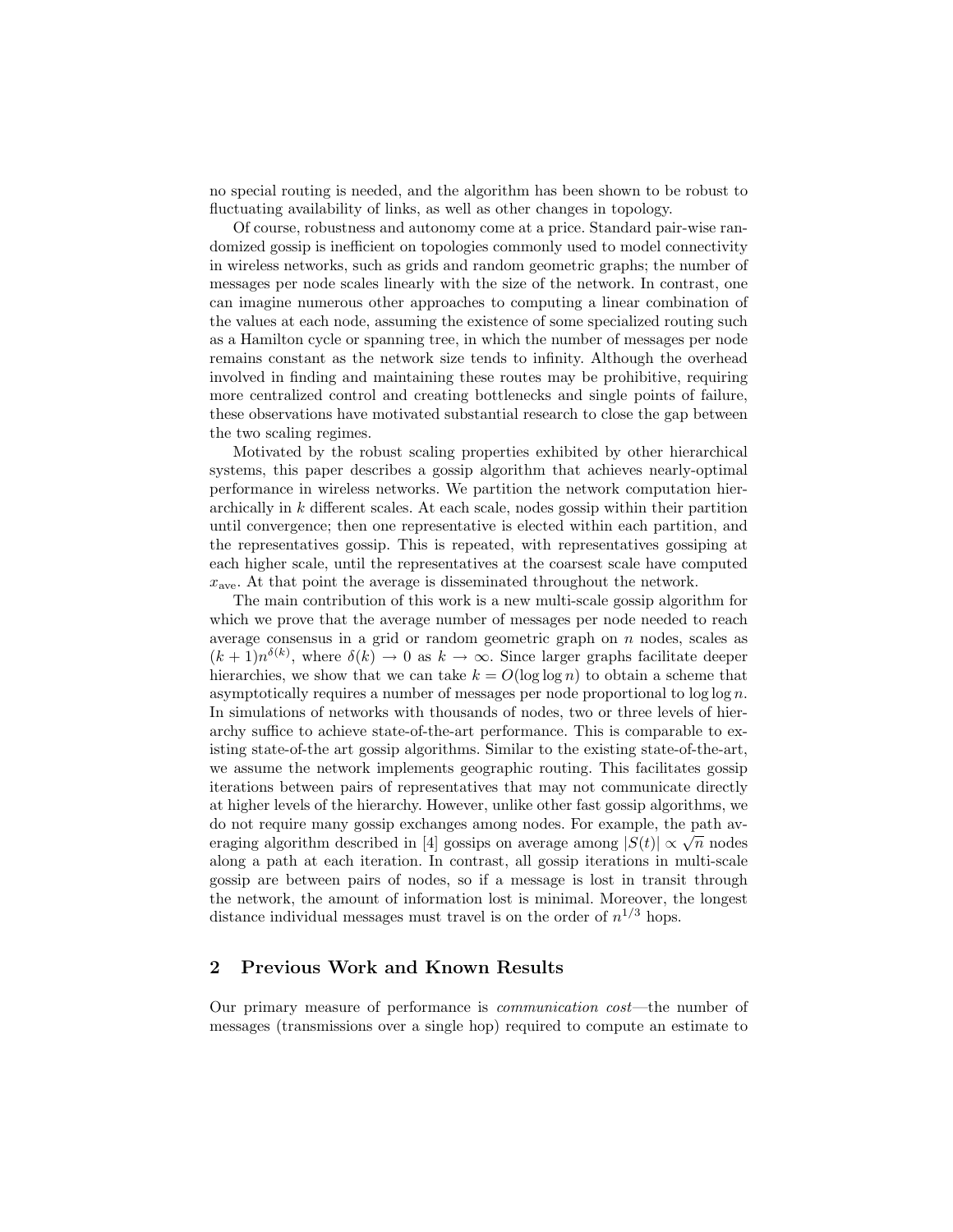$\epsilon$  accuracy—which is also considered in [4, 5]. In the analysis of scaling laws for gossip algorithms, a commonly studied measure of convergence rate is the  $\epsilon$  averaging time, denoted  $T_{\epsilon}(n)$ , which is the number of iterations required to reach an estimate with  $\epsilon$  accuracy with high probability<sup>3</sup>.  $T_{\epsilon}(n)$  reflects the idea that the complexity of gossiping on a particular class of network topologies should depend both on the final accuracy and the network size. When only neighbouring nodes communicate at each iteration,  $T_{\epsilon}(n)$  and communication cost are identical up to a constant factor. Otherwise, communication cost can generally be bounded by the product of  $T_{\epsilon}(n)$  and a bound on the number of messages required per iteration.

Kempe, Dobra, and Gehrke [2] initiated the study of scaling laws for gossip algorithms and showed that gossip requires  $\Theta(n \log \epsilon^{-1})$  total messages to converge on complete graphs. Note that at least  $n$  messages are required to compute a function of n distributed data values in any network topology.

In wireless sensor network applications, random geometric graphs are a typical model for connectivity since communication is restricted to nearby nodes. In a 2-dimensional random geometric graph, n nodes are randomly assigned coordinates uniformly in unit square, and two nodes are connected with an edge when their Euclidean distance is less than or equal to a connectivity radius,  $r(6)$ , 7. In [6] it is shown that if the connectivity radius scales as  $r_{con}(n) = \Theta(\sqrt{\frac{\log n}{n}})$ then the network is connected with high probability. Throughout this paper when we refer to a random geometric graph, we mean one with the connectivity  $r_{\text{con}}(n)$ . Boyd, Ghosh, Prabhakar, and Shah [3] studied scaling laws for pairwise randomized gossip on random geometric graphs and found that communication cost scales as  $\Theta(\frac{n^2}{\log n})$  $\frac{n^2}{\log n} \log \epsilon^{-1}$ ) messages even if the algorithm is optimized with respect to the topology.

One approach for improving convergence rates is to introduce memory at each node, creating higher-order updates [8, 9]. However, the only known scaling laws for this approach are for a deterministic, synchronous variant of gossip [10], leading to  $\Theta(\frac{n^{1.5}}{\sqrt{\log n}}\log \epsilon^{-1})$  communication cost. Gossip algorithms based on lifted Markov chains have been proposed that achieve similar scaling laws [11, 12].

A variant called geographic gossip, proposed by Dimakis, Sarwate, and Wainwright [5], achieves a similar communication cost of  $\Theta(\frac{n^{1.5}}{\sqrt{\log n}} \log \epsilon^{-1})$  by allowing distant (non-neighbouring) pairs of nodes to gossip at each iteration. Assuming that each node knows its own coordinates and the coordinates of its neighbours in the unit square, communication between arbitrary pairs of nodes is made possible using greedy geographic routing. Rather than addressing nodes directly, a message is sent to a randomly chosen target  $(x, y)$ -location, and the recipient of the message is the node closest to that target. To reach the target, a message is forwarded from a node to its neighbour who is closest to the target. If a node is closer to the target than all of its neighbours, this is the final message recipient. It is shown in [5] that for random geometric graphs with connectivity radius

<sup>3</sup> A more rigorous definition is provided in the next section.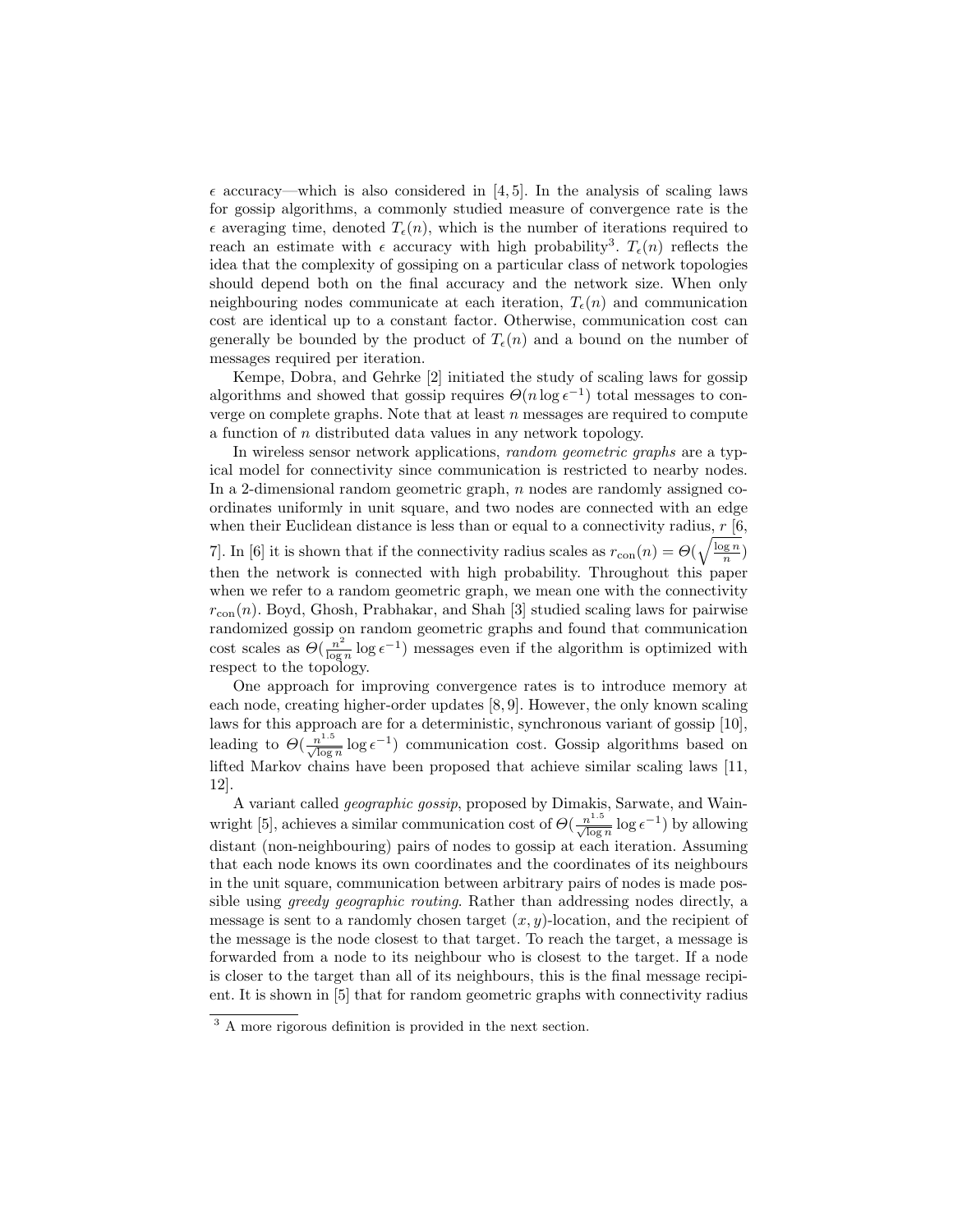$r(n) = r_{\text{con}}(n)$ , greedy geographic routing succeeds with high probability. For an alternative form of greedy geographic routing, which may be useful in implementations, see [13]. The main contribution of [5] is to illustrate that allowing nodes to gossip over multiple hops can lead to significant improvements in communication cost. In follow-up work, Benezit, Dimakis, Thiran, and Vetterli [4] showed that a modified version of geographic gossip, called path averaging, can achieve  $\Theta(n \log \epsilon^{-1})$  communication cost on random geometric graphs. To do this, all nodes along the path from the source to the target participate in a gossip iteration. If geographic routing finds a path of nodes  $S = \{x_i, \ldots, x_j\}$  to deliver a message from  $x_i$  to  $x_j$ , on the way to  $x_j$  values of nodes in S are accumulated. Then  $x_i$  computes the average of all S values and sends the average back down the same path towards  $x_i$ . All nodes along the way update their values.

The multi-scale approach considered in this paper also assumes that the network is capable of geographic routing in order to gossip among representative nodes at each scale. Below, we show that asymptotically, the communication complexity of multi-scale gossip is  $O(n \log \log n \log \epsilon^{-1})$  messages, which is equivalent to that of path averaging up to a logarithmic factor. However, in multi-scale gossip, information is only exchanged between pairs of nodes, and there is no averaging along paths. We believe that this makes our algorithm more fault tolerant, since each message only carries the information for a pair of nodes. If an adversary wishes to disrupt gossip computation by forcing the network to drop a particular message or by deactivating a node in the middle of an iteration, a substantial amount of information can be lost in path averaging since each iteration involves  $O(\sqrt{\frac{n}{\log n}})$  nodes on average. In addition, the longest distance a message travels in our multi-scale approach is  $O(n^{1/3})$  hops in comparison to  $O(n^{1/2})$  hops for geographic gossip or path averaging.

Finally, we note that we are not the first to propose gossiping in a multi-scale or hierarchical manner. Sarkar et al. [14] describe a hierarchical approach for computing aggregates, including the average. However, because their algorithm uses order and duplicate insensitive synopses to estimate the desired aggregate, the size of each message exchanged between a pair of nodes must scale with the size of the network. Other hierarchical distributed averaging schemes that have been proposed in the literature focus on the synchronous form of gossip, and they do not prove scaling laws for communication cost neither do they provide rules for forming the hierarchy (i.e. assume the hierarchical decomposition is given) [15–17].

## 3 Network Model and Problem Definition

Let  $G = (V, E)$  be a random geometric graph [7] of n nodes with connectivity radius  $r_{con}(n)$ . Each node in G holds an initial real value  $x_i(0)$ . Vector  $x(t)$  =  $[x_1(t)x_2(t)...x_n(t)]^T$  describes the values on the network at time t. Our goal is for nodes to communicate over graph edges to compute the average  $x_{ave} =$  $\frac{1}{n}\sum_{i=1}^{n}x_i(0)$ . In the end, all nodes should have knowledge of  $x_{ave}$ . To measure performance of an averaging algorithm we use the following definition.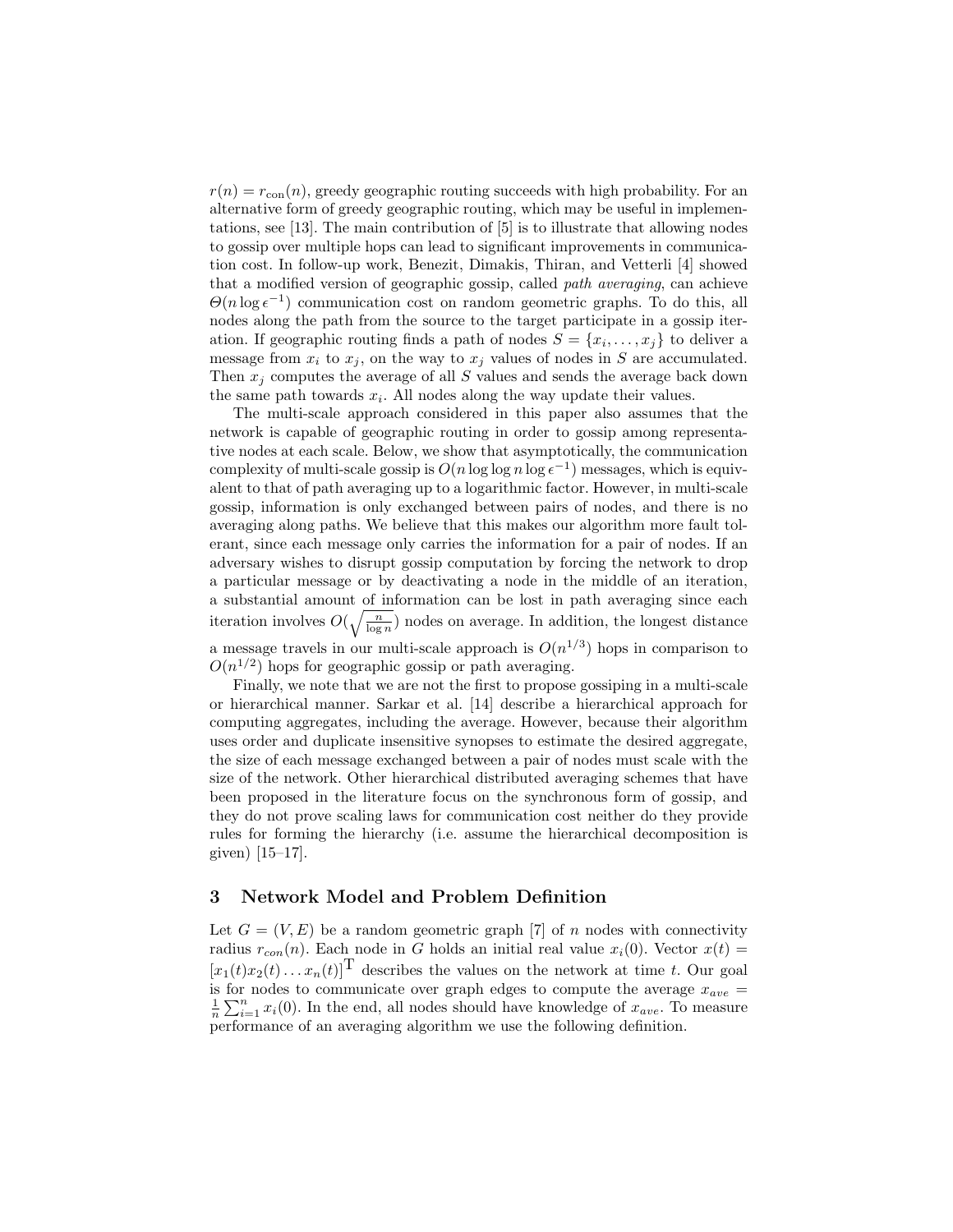**Definition 1.**  $\epsilon$  averaging time  $T_{\epsilon}(n)$ . Given any desired accuracy  $\epsilon > 0$ , the  $\epsilon$ averaging time is the earliest time at which vector  $x(t)$  is  $\epsilon$  close to the normalized true average with probability greater than  $1 - \epsilon$ :

$$
T_{\epsilon}(n) = \sup_{x(0)} \inf_{t=0,1,2,\dots} \left\{ \mathbb{P}\left( \frac{||x(t) - x_{ave}||}{||x(0)||} \ge \epsilon \right) \le \epsilon \right\}
$$
 (1)

Convergence rate generally depends on the initial values  $x(0)$  and the definition assumes the worst possible starting point. In practice, to eliminate the possibility of favourable initial conditions when evaluating our algorithm, as initial condition we assign to each node the sum of its geographic coordinates.

Notice that time is measured in discrete time moments until convergence. As explained in [3] this facilitates the analysis of gossip algorithms but does not force the actual implementation to be sequential. Multiple communication events happen in parallel. Finally, for multi-scale gossip we use  $T_{\epsilon}(n)$  since the consensus time characterization of convergence rate defined in [18] is not applicable. Specifically, our averaging scheme proceeds in phases and changes over time in a non-ergodic manner. Moreover, by definition our scheme stops after a finite number of iterations. The approach in [18] is only defined asymptotically as  $t \to \infty$  and for averaging schemes that are ergodic.

#### 4 Multi-scale Gossip

Multi-scale gossip performs averaging in a hierarchical manner. At each moment only nodes in the same level of hierarchy are doing computations at a local scale and computation at one level begins after the previous level has finished. By hierarchically decomposing the initial graph into subgraphs, we impose an order in the computation. As shown in the next section, for a specific decomposition it is possible to divide the overall work into a small number of linear sub-problems and thus obtain very close to linear complexity in the size of the network overall.

Assume a random geometric graph  $G = (V, E)$  where each node knows its own coordinates in the unit square and the locations of its immediate neighbours. Each node also knows the total number of nodes in the network  $n$ , and  $k$ , the desired number of hierarchy levels<sup>4</sup>. Figure 1 illustrates an example with  $k = 3$ . At level 1 the unit square is split into  $m_1$  small cells – denote them  $C_1$  cells. The subgraphs  $G_1$  of G involving nodes inside a single  $C_1$  cell run standard randomized gossip until convergence. Then, each  $C_1$  cell elects a representative node<sup>5</sup>  $L_1$ . The representative selection can be randomized or deterministic as explained in Section 7. Generally, not all  $G_1$  graphs have the same number of nodes. For this reason, the value of each representative has to be reweighed proportionally to its graph size. At level 2, the unit square is split into  $C_2$  cells.

 $4$  As explained in Section 6, given n, k can be computed automatically.

 $5$  Note that in level 1 as well as any other level d there are many  $C_d$  cells but for simplicity we avoid denoting them  $C_{d,i}$  with i running from 1 to maximum number of cells. Similarly for representatives  $L_d$ .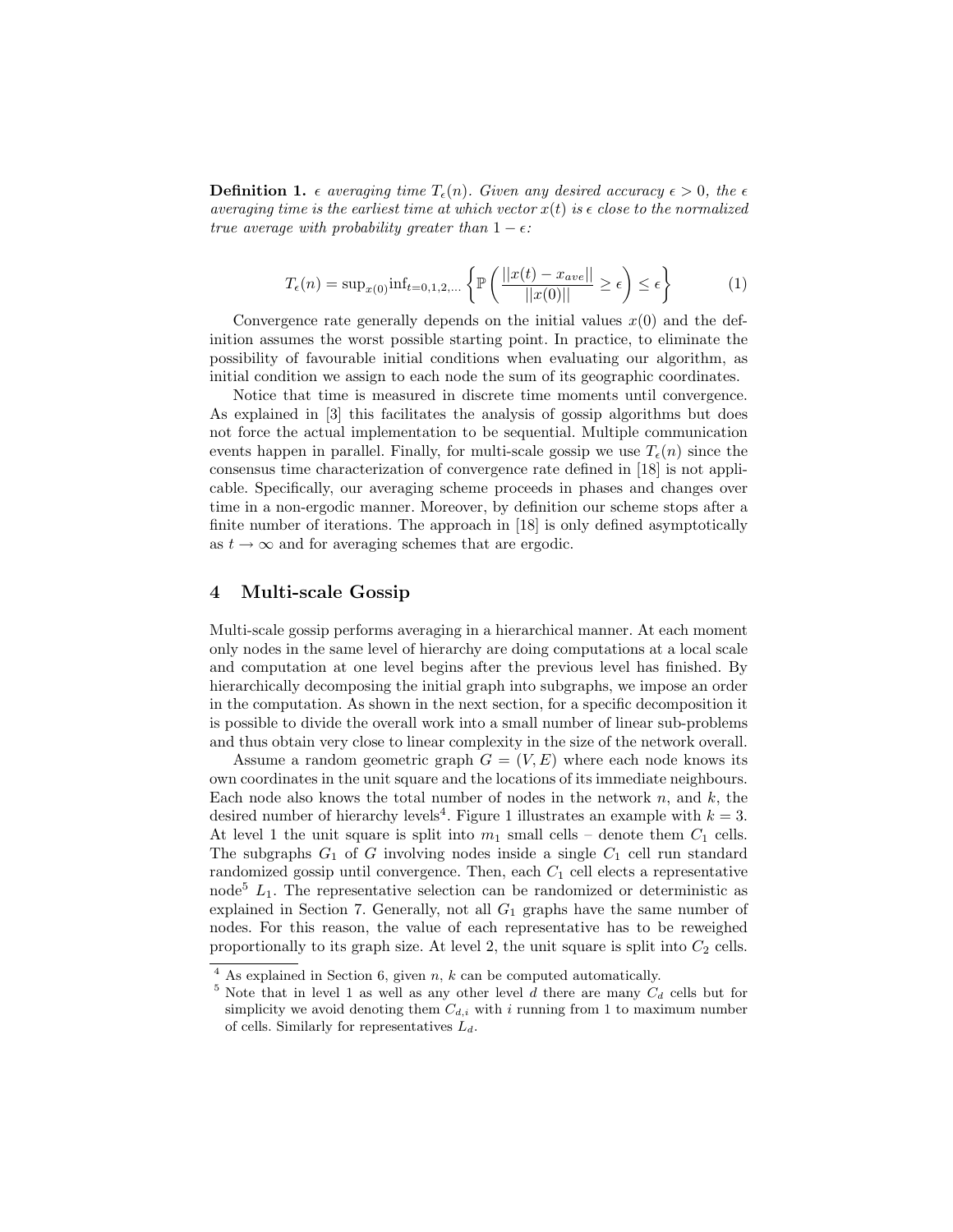

Fig. 1. Hierarchical multiscale subdivision of the unit square. At each level, each cell is split into equal numbers of smaller cells. Before the representatives of the cells can gossip on a grid graph, we run gossip on each cell.

Each  $C_2$  contains the same number of  $C_1$  cells. The representatives of the  $C_1$  cells form grid graphs  $G_2$  with two representatives  $L_{1,i}$  and  $L_{1,j}$  sharing an edge in a  $G_2$  if cells  $C_{1,i}$  and  $C_{1,j}$  are adjacent and contained in the same  $C_2$  cell. Note that representatives can determine which cells they are adjacent to given the current level of hierarchy and  $n$ . Next, we run randomized gossip simultaneously on all  $G_2$  grid graphs. Finally, we select a representative node  $L_2$  out of each  $G_2$  and continue the next hierarchy level. The process repeats until we reach level k at which point we have only one grid graph  $G_k$  contained in the single cell  $C_k$  which coincides with the unit square. Once gossip on  $G_k$  is over, each representative  $L_{k-1}$  disseminates his final value to all the nodes in its cell.

Algorithm 1 describes multi-scale gossip in a recursive manner. The initial call to the algorithm has as arguments, the vector of initial node values  $(x_{init})$ , the unit square  $(C = [0, 1] \times [0, 1])$ , the network size n, the desired number of hierarchy levels k and the desired error tolerance tol. In a down-pass the unit square is split into smaller and smaller cells all the way to the  $C_1$  cells. After gossiping in the  $G_1$  graphs in *Line 15*, the representatives adjust their values (*Line 16*). As explained in the next section, if k is large enough, the  $G_1$  are complete graphs. Since each node knows the locations of its immediate neighbours (needed for geographic routing), at level 1 it is easy to also compute the size of each  $G_1$  which is needed for the reweighting. The up-pass begins with the  $L_1$  representatives forming the  $G_2$  grid graphs (*Line 8*) and then running gossip in all of them in parallel.. We use a parameter  $a = \frac{2}{3}$  to decide how many  $C_{d-1}$ cells fit in each  $C_d$  cell. The motivation for this parameter and its specific value is explained in the following section. Notice the pseudocode mimics a sequential single processor execution which is in line with the analysis that follows in Section 6. However, it should be emphasized that the algorithm is intended for and can be implemented in a distributed fashion. The notation  $x_{init}(C)$  or  $x_{init}(L)$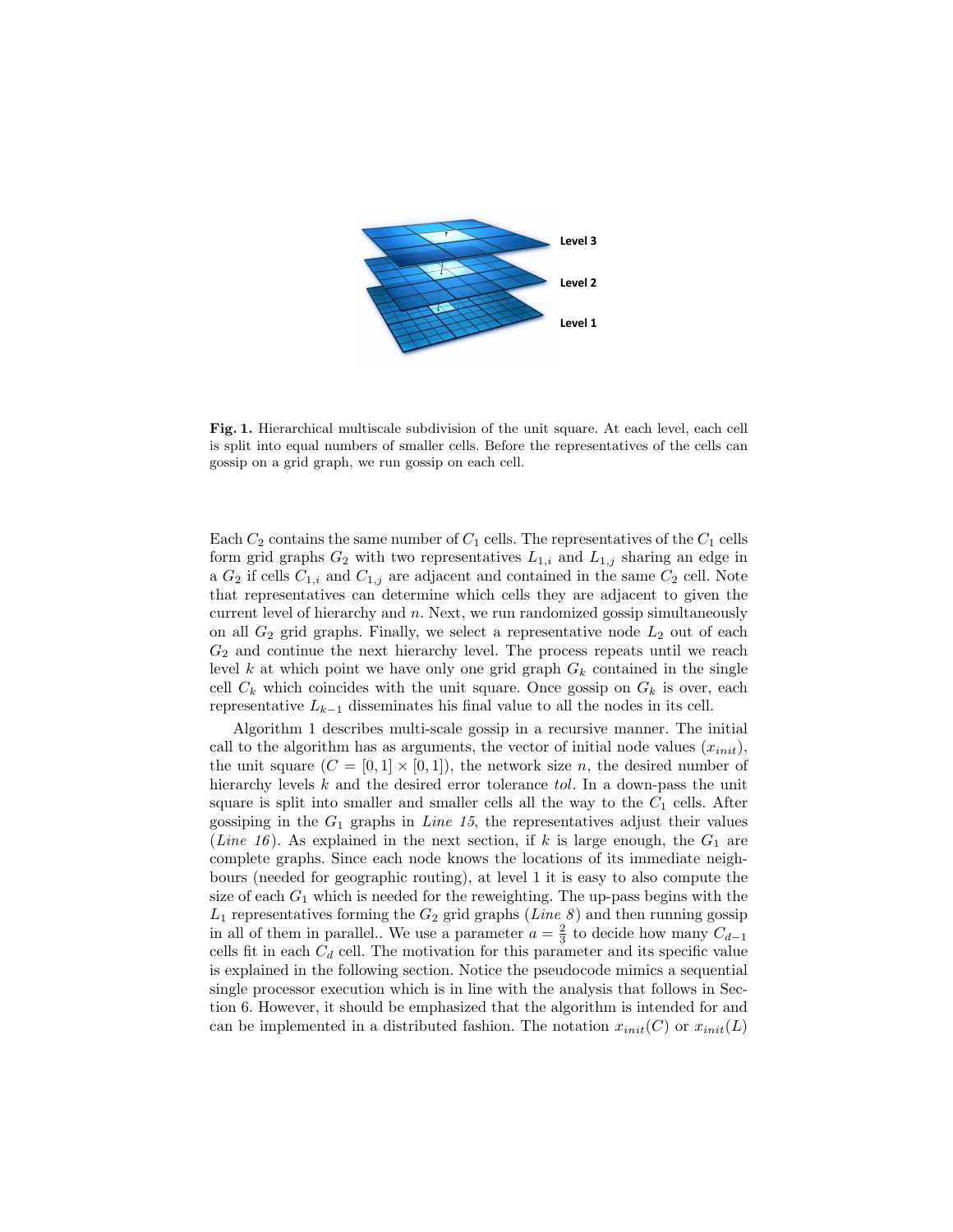Algorithm 1 Multiscale $G$ ossip $(x_{init}, C, n, k, tol)$ 

1:  $a = \frac{2}{3}$ 2: if  $k > 1$  then 3: Split C into  $m_{k-1} = n^{1-a}$  cells:  $C_{k-1,1}, \ldots, C_{k-1,m_{k-1}}$ 4: Select a representative node  $L_{k-1,i}$  for each cell  $C_{k-1,i}$ ,  $i \in \{1, \ldots, m_{k-1}\}\$ 5: for all cells  $C_{k-1,i}$  do 6: call  $\text{Hierarchical} Gossip(x_{init}(C_{k-1,i}), C_{k-1,i}, n^a, k-1, tol)$ 7: end for 8: Form grid graph  $G_{k-1}$  of representatives  $L_{k-1,i}$ 9: **call**  $RandomizedGossip(x_{init}(L_{k-1,1:m_{k-1}}), G_{k-1}, tol)$ 10: if at top level then 11: Spread value of  $L_{k,i}$  to all nodes in  $C_{k,i}$ 12: end if 13: else 14: Form graph  $G_1$  only of nodes in  $V(G)$  contained in  $C$ 15: call  $RandomizedGossip(x_{init}, G_1, tol)$ 16: Reweight representative values as :  $x(L_{1,i}) = x(L_{1,i}) \frac{|V(G_1)| \cdot m_2}{|V(G)|}$ 17: end if

indicates that we only select the entries of  $x_{init}$  corresponding to nodes in cell  $C$  or representatives  $L$ .

The ideal scenario for multi-scale gossip is if computation inside each cell stops automatically when the desired accuracy is reached. This way no messages are wasted. However in practice cells at the same level we may need to gossip on graphs of different sizes that take different numbers of messages to converge. This creates a need for node synchronization so that all computation in one level is finished before the next level can begin. To overcome the need for synchronization, we can fix the number of randomized gossip iterations per level. Given that nodes are deployed uniformly at random in the unit square, we can make a worst case estimate of how many nodes are expected to be in a cell of a certain area. Since by construction all cells at the same level have equal area, we gossip on all graphs at that level for a fixed number of iterations. Usually, at level 1, we have less nodes than expected so we end up wasting messages running gossip for longer than necessary.

## 5 Evaluation of Multi-scale Gossip

Before proceeding with the formal analysis of the algorithm complexity, we show in this section that Multi-scale Gossip performs very well against Path Averaging [4], a recent state-of-the-art gossip algorithm that requires linear number messages in the size of the network to converge to the average with  $\epsilon$  accuracy. Figure 2 (left) shows the number of messages needed to converge within  $\epsilon = 0.0001$  error for graphs of sizes 500 to 8000. The bottom curve tagged MultiscaleGossip shows the ideal case where computation inside each cell stops automatically when the desired accuracy is reached. The curve tagged *Multiscale GossipFI* was gener-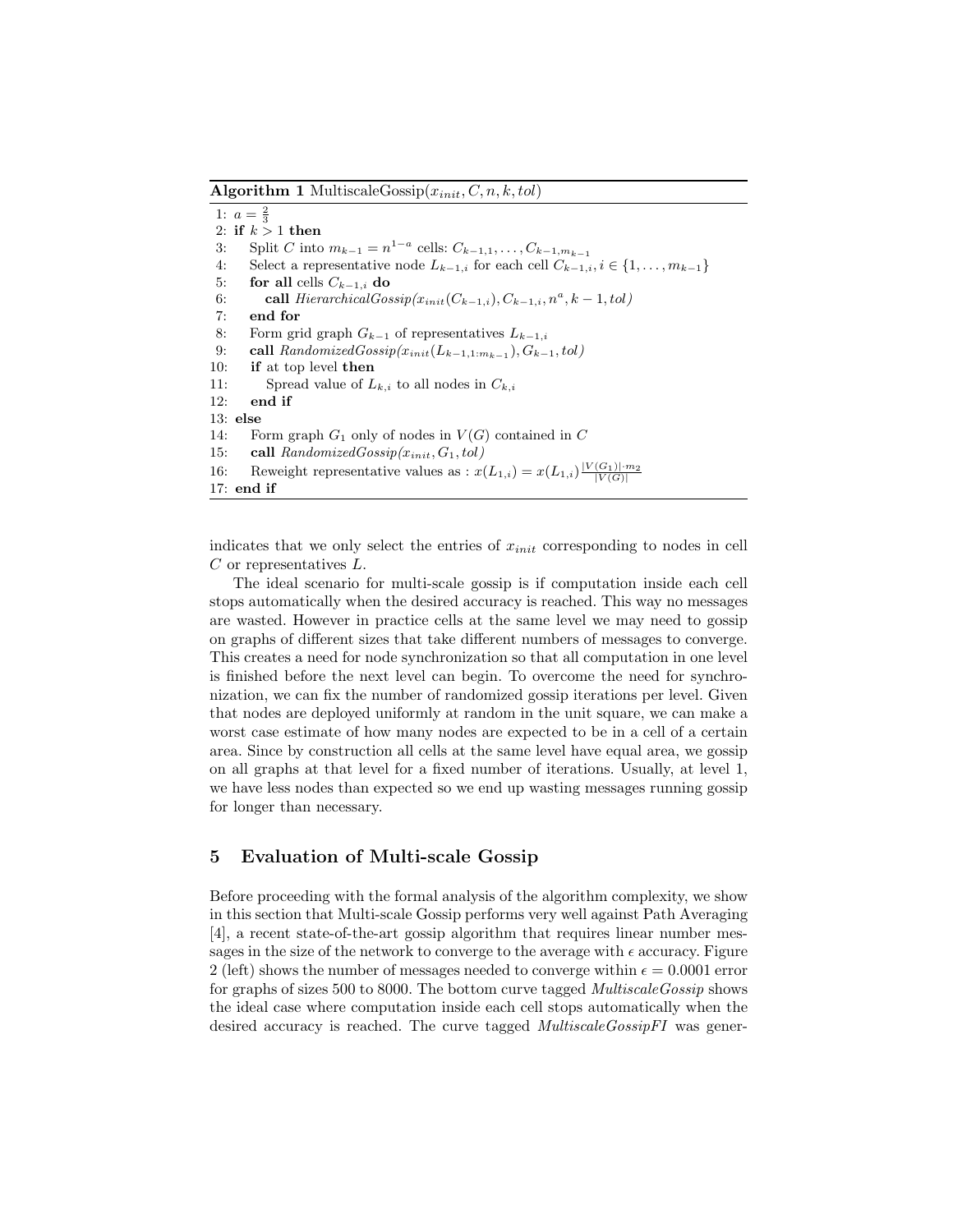

Fig. 2. (left) Comparison of MultiscaleGossip to PathAveraging. Total number of messages to converge with  $\epsilon = 0.0001$  accuracy on random geometric graphs of increasing sizes. Results are averages over 20 runs. MultiscaleGossip used with 5 levels of hierarchy. MultiscaleGossipFI is the version using a fixed number of iterations for gossiping at a specific level. MultiscaleGossip2level is a version using only two levels of Hierarchy and is explained in Section 7. (right) Increasing the levels of Hierarchy yields a diminishing reward. Results are averages over 10 random geometric graphs with 5000 nodes and final desired accuracy  $\epsilon = 0.0001$ . All graphs are created with radius  $r = \sqrt{\frac{3 \log n}{n}}$ .

ated using fixed number of iterations per level based on worst case graph sizes as explained in Section 4. One reason why path averaging seems to be slower is because we use a smaller connectivity radius for our graphs  $(r = \sqrt{\frac{3 \log n}{n}})$  instead of  $r = \sqrt{\frac{10 \log n}{n}}$  which is described in [4]).

Multi-scale Gossip has several advantages over Path Averaging. All the information relies on pairwise messages. In contrast, averaging over paths of length more than two has two main disadvantages. First, if a message is lost, a large number of nodes (potentially  $O(\sqrt{\frac{n}{\log n}}))$  are affected by the information loss. Second, when messages are sent to a remote location over many hops, they increase in size as the message body accumulates the information of all the intermediate nodes. Besides being variable, the message size now depends on the length of the path and ultimately on the network size. Our messages are always of constant size and independent of the hop distance or network size. Moreover, as will be shown in the next section, the maximum number of hops any message has to travel is  $O(n^{\frac{1}{3}})$  at worst. This should be compared to distance  $O(\sqrt{n})$  which is necessary for Path Averaging to achieve linear scaling. Finally, Multi-scale Gossip is relatively easy to analyze and implement using standard randomized gossip as a building block for the averaging computations.

### 6 Analysis of Multi-scale Gossip

The motivation behind multi-scale gossip is to divide the computation into stages each of which takes no more than linear number of messages in the size of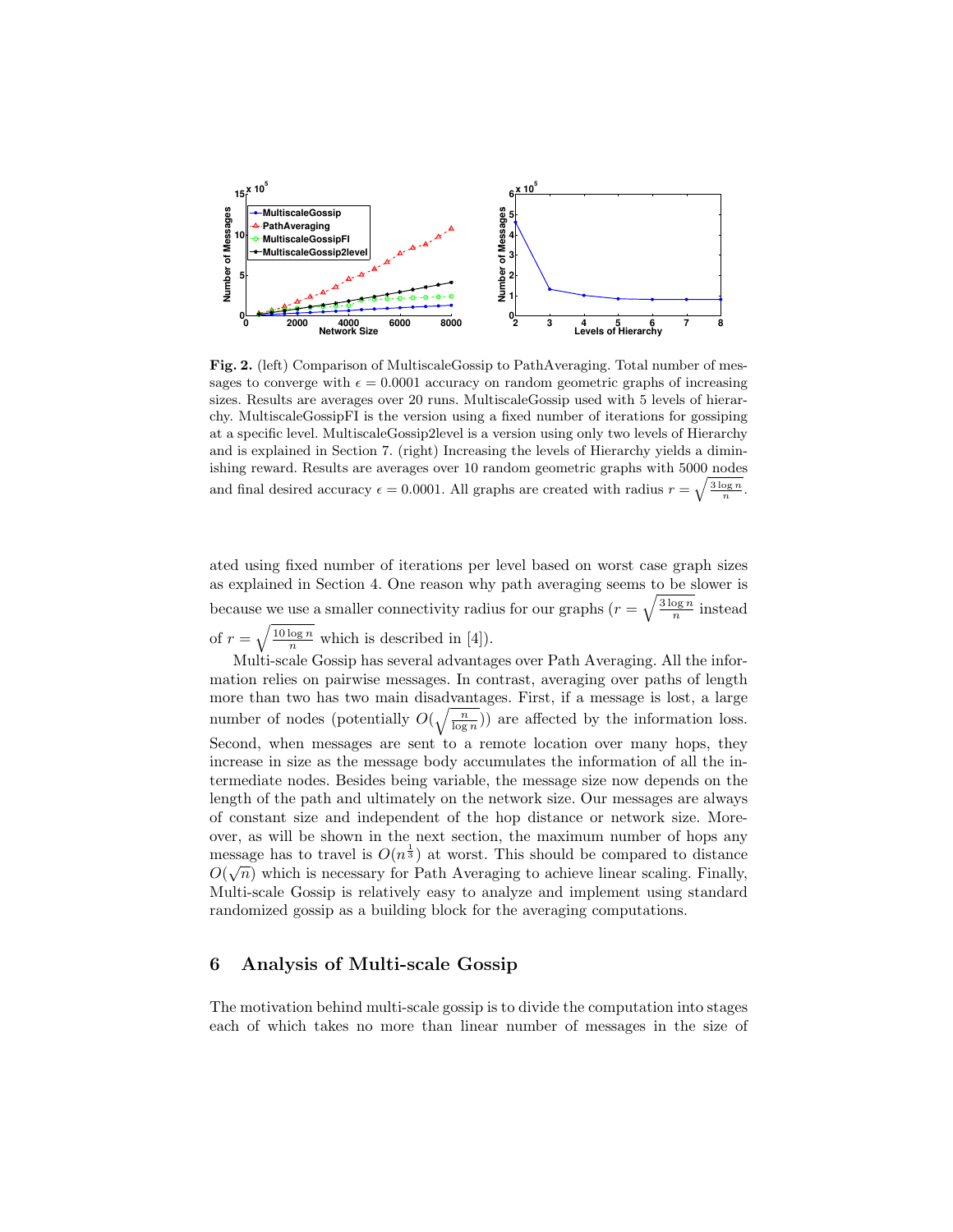the network. This allows the overall algorithm to scale very close to linear as established by the following theorem:

**Theorem 1.** Let a random geometric graph G of size n and an  $\epsilon > 0$  be given. As the graph size  $n \to \infty$ , the communication cost of the multi-scale gossip scheme described above with scaling constant  $\alpha = \frac{2}{3}$  behaves as follows:

- 1. If the number of hierarchy levels k remains fixed as  $n \to \infty$ , then the communication cost of multi-scale gossip is  $O((kn+n^{1+(\frac{2}{3})^k})\log \epsilon^{-1})$  messages.
- 2. If  $k = \Theta(\log \log n)$ , then the communication cost of multi-scale gossip is  $O(n \log \log m \log \epsilon^{-1})$  messages.

Proof. Suppose we run Multi-scale Gossip (Algorithm 1) on a random geometric graph  $G = (V, E)$  with  $|V| = n$  and connecting radius is  $r(n) = \sqrt{\frac{c \log n}{n}}$ . Call the unit square cell  $C_k$  for a total of k hierarchy levels. At the highest level, we split the unit square into  $m_{k-1} = n^{1-a}$  cells  $C_{k-1,i}$  each of dimensions  $n^{\frac{a-1}{2}} \times n^{\frac{a-1}{2}}$ where  $a = \frac{2}{3}$  as explained below. On a grid of p nodes, randomized gossip requires  $O(p^2)$  or by including the dependence on final accuracy,  $O(p^2 \log \epsilon^{-1})$ messages to converge (e.g. see [3]). The grid graph  $G_{k-1}$  formed by the representatives of the  $C_{k-1,i}$  cells has  $n^{1-a}$  nodes. Moreover, for appropriately large c (e.g.  $c = 3$ ), graph G is geo-dense [19] and a patch of area  $n^{a-1}$  is expected to have  $\Theta(n^{a-1}n) = \Theta(n^a)$  nodes in it. The maximum distance between two representatives in  $G_{k-1}$  will be  $\sqrt{5n}^{\frac{a-1}{2}} = O(n^{\frac{a-1}{2}})$ . If we divide by  $r(n)$ , we get a worst case estimate of the cost for multi-hop messages between representatives:  $MsgCost_{k-1} = O(n^{\frac{a}{2}})$ . Now the total number of pairwise messages on  $G_{k-1}$  will be  $O((n^{1-a})^2 \log \epsilon^{-1}) \cdot O(n^{\frac{a}{2}})$ . This number is  $O(n)$  if  $a = \frac{2}{3}$ .

At the next level of hierarchy, we subdivide each  $C_{k-1,i}$  cell of  $q = \Theta(n^a)$ nodes into  $q^{1-a'}$  cells in a recursive manner. Each  $C_{k-2,i}$  cell will have dimensions  $q^{\frac{a'-1}{2}} \times q^{\frac{a'-1}{2}}$ . Using the exact same analysis as above, we will have  $n^{1-a}$ grid graphs  $\hat{GG}_{k-2}$  and each has  $q^{1-a'}$  (representative) nodes. The communication cost between  $L_{k-2,i}$  representatives is  $MsgCost_{k-2} = O(q^{\frac{a'}{2}})$ . To make the total number of messages at level  $k-2$  linear, we get  $n^{1-a} \cdot O((q^{1-a'})^2 \log \epsilon^{-1})$ .  $O(q^{\frac{a'}{2}}) = n \Rightarrow a' = \frac{2}{3}$  as well. A simple induction proves that in general a subdivision of each cell of size q into  $q^{1-a}$  subcells yields linear performance for that level if  $a = \frac{2}{3}$ . Finally, after k levels, the algorithm runs gossip on each subgraph of  $G$  with nodes contained inside each of the  $C_1$  cells. We have  $O(n^{1-(\frac{2}{3})^k})$  C<sub>1</sub> cells, each containing  $n^{(\frac{2}{3})^k}$  nodes. Since we run randomized gossip on each subgraph, the total number of messages at the last level is  $O(n^{1+(\frac{2}{3})^k})$ . Summing up all levels, plus *n* messages to spread the final result back to all nodes,the total number of messages for Multi-scale Gossip is  $O((kn + n^{1+(\frac{2}{3})^k}) \log \epsilon^{-1}) + n) = O((kn + n^{1+(\frac{2}{3})^k}) \log \epsilon^{-1}).$ 

For the second part of the theorem, observe that at level 1 each cell contains a subgraph of  $n^{(\frac{2}{3})^k}$  nodes in expectation. We can choose k so that each cell contains at least  $m \geq 2$  nodes for randomized gossip to be non-trivial and no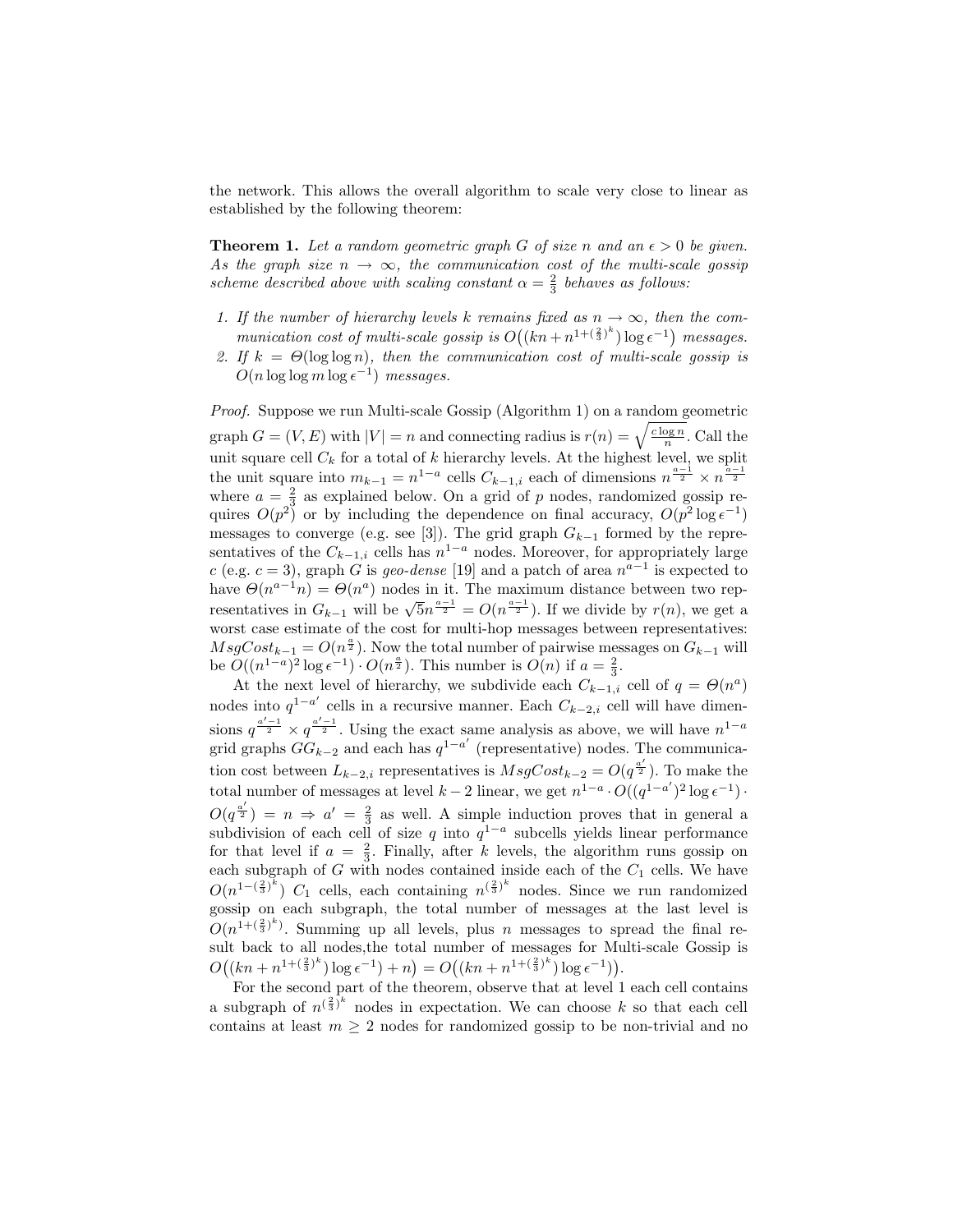more than  $M \geq m$  nodes so that the cost per cell is bounded by  $M^2 \log \epsilon^{-1}$ . In other words, choose  $k$  such that:

$$
m \le n^{(\frac{2}{3})^k} \le M \Rightarrow \frac{\log \log M - \log \log n}{\log \frac{2}{3}} \le k \le \frac{\log \log m - \log \log n}{\log \frac{2}{3}}
$$

Since the cost per level 1 cell is now bounded by a constant for  $k = \Theta(\log \log n)$ , the total level 1 cost is  $O(n^{1-(\frac{2}{3})^k} \log \epsilon^{-1})$  and the overall cost is  $O((kn +$  $(n^{1-(\frac{2}{3})^k})\log \epsilon^{-1}) + n) = O(n \log \log n \epsilon^{-1})$ ) and the contract of  $\Box$ 

In practice we only need a few levels of hierarchy. Figure 2 (right) investigates the effect of increasing the levels of hierarchy. The figure shows the number of messages until convergence within 0.0001 error, averaged over ten graphs of 5000 nodes. More levels yield a diminishing reward and we don't need more than 4 or 5 levels. As discussed in Section 7 these observation lead us to try a scheme with only two levels of hierarchy which still produces an efficient algorithm.

## 7 Practical Considerations

There is a number of practical considerations that we would like to bring to the reader's attention. We list them in the form of questions below:

Does Multi-scale gossip computation scheme affect the final error? This is a valid concern since our algorithm essentially uses randomized gossip as a lossy averaging operator over subsets of the network nodes. At each level the representatives trust the  $\epsilon$  approximate values of the previous level. Fortunately the error deteriorates only linearly with the number of levels. If  $ave(\cdot)$ is an  $\epsilon$  accuracy averaging operator,  $ave(a_1, \ldots, a_m) = \overline{a} \pm \epsilon$ . At the next level,  $ave(\overline{a}_1\pm\epsilon,\ldots,\overline{a}_m\pm\epsilon) = \overline{a}\pm\epsilon\pm\epsilon$ . After k levels the final error will be at worst  $\pm k\epsilon$ .

How can we detect convergence in a subgraph or cluster? Do the nodes need to be synchronized? At each hierarchy level, representatives know how big the grid that they are gossiping over is (function of n and k only). Moreover, all grids at the same level are of the same size and we have tight bounds on the number of messages needed to obtain  $\epsilon$  accuracy on grids w.h.p. We can thus gossip on all grids for a fixed number or rounds and synchronization is implicit. At level 1 however, in general we need to gossip on random geometric subgraphs which are not of exactly the same size. As  $n$  gets large though, random geometric graphs tend to become regular and uniformly spaced on the unit square. Therefore, the subgraphs contained in cells at level 1 all have sizes very close to the expected value of  $n^{(\frac{2}{3})^k}$ . Thus, we run gossip for a fixed number of rounds using the theoretical bound for graphs of the size  $n^{(\frac{2}{3})^k}$ . As discussed in Section 4, fixing the number of iterations leads to redundant transmissions, however the algorithm is still very efficient.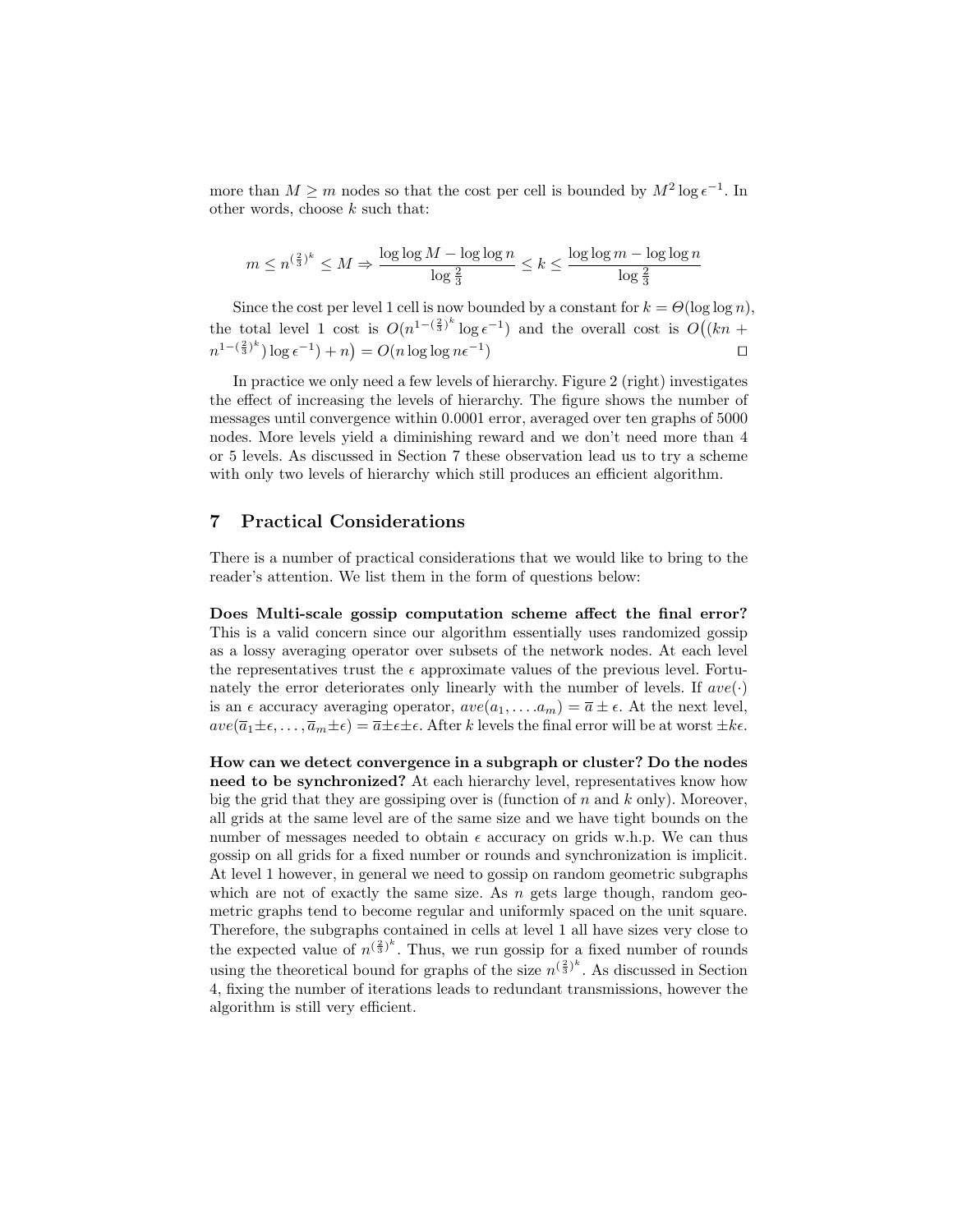What happens with disconnected subgraphs or grids due to empty grid cells? Technically this is possible since the division of the unit square into grid cells does not mean that each cell is guaranteed to contain any nodes of the initial graph. Representatives use multi-hop communication and connected grids can always be constructed as long as the initial random geometric graph is connected. At level 1 the subgraphs of the initial graph contained in each cell could still be disconnected if edges that go outside the cell are not allowed. However, as explained in Section 6 we can use enough hierarchy levels so that each  $C_1$  cell is a complete graph and the probability of getting disconnected  $C_1$  cells tends to zero.

How can we select representatives in a natural way? The easiest solution is to pick the point  $p_c$  that is geographically at the centre of each cell. Again, knowledge of  $n, k$  uniquely identifies the position of each cell and also  $p_c$ . By sending all messages to  $p_c$ , geographic routing will deliver them to the unique node that is closest to that location w.h.p. To change representatives, we can deterministically pick a location  $p_c + u$  which will cause a new node to be the closest to that location. A more sophisticated solution would be to employ a randomized auction mechanism. Each node in a cell generates a random number and the largest number is the representative. Once a new message enters a cell, the nodes knowing their neighbours values, route the message to the cell representative. Notice that determining cell leaders this way does not incur more than linear cost.

Are representatives bottlenecks and single points of failure? This is not an issue. There might be a small imbalance in the amount of work done by each node, but it can be alleviated by selecting different representatives at each hierarchy level. Moreover, for increased robustness, at a linear cost we can disseminate the representative's values to all the nodes in its cell. This way if a representative dies, another node in the cell can take its place. The new representative will have a value very similar (within  $\epsilon$ ) to that of the initial representative at the beginning of the computation at the current level. Thus node failure is expected to only cause small delay in convergence at that level. We should emphasize however that the effect of node failures has received little attention so far and still asks for a more systematic investigation.

How much extra energy do the representatives need to spend? This question is hard to answer analytically. We use simulation to get a feel for it. Figure 3 shows the number of messages sent by each of the 5000 nodes in a random geometric graph. For this case we used five levels of hierarchy. The first 3200 nodes were representatives at some point in the computation and the rest only participated in gossiping at level 1. As we go down the hierarchy the cells get smaller and the options for representatives are less so it is expected that some nodes will be doing more computation. Here the average number of messages per representative is about 16 with a standard deviation of 14. However, only less than 10% of the representative nodes send more than 30 messages. For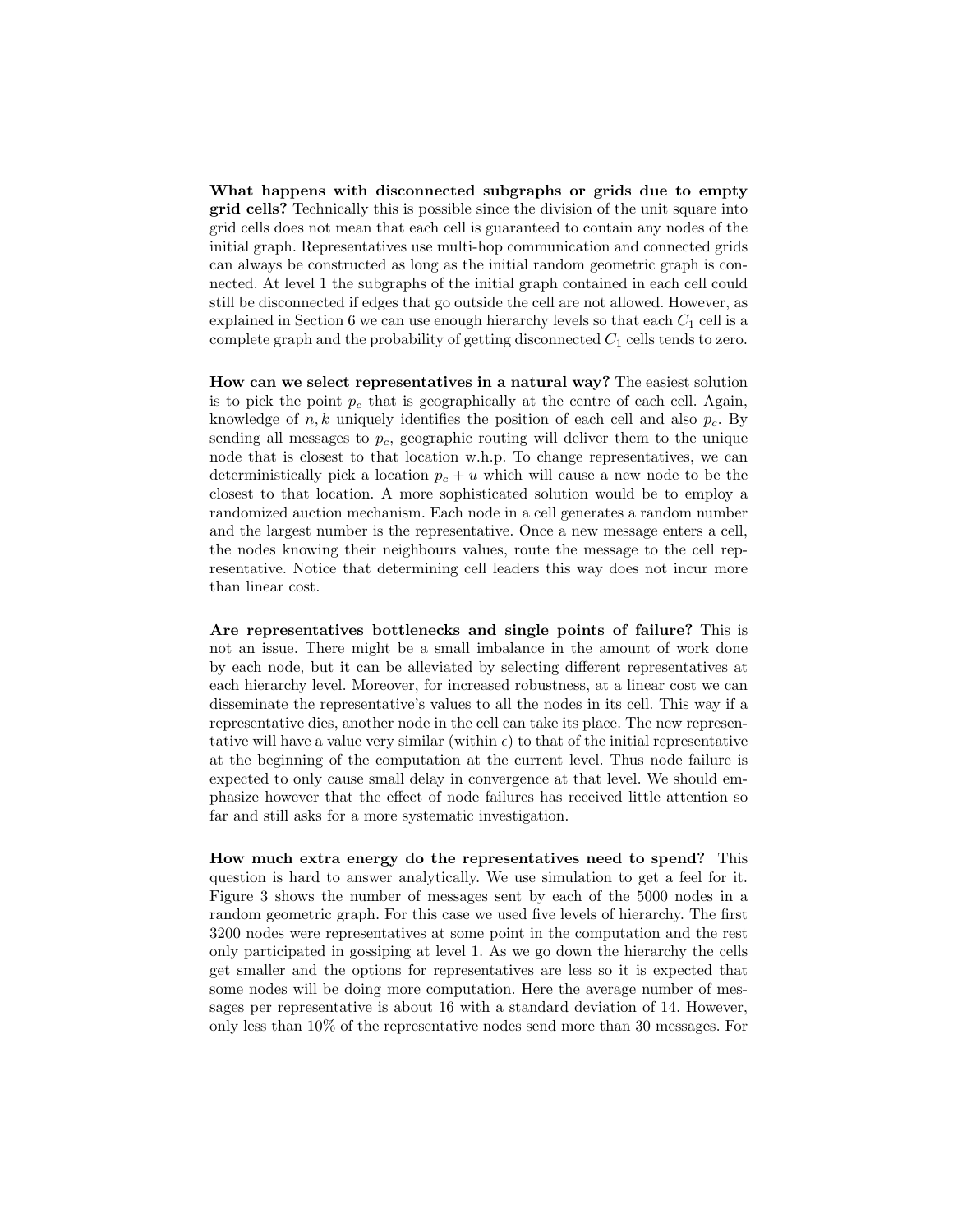

Fig. 3. Node utilization on a random geometric graphs with 5000 nodes and final desired accuracy  $\epsilon = 0.0001$ . For each node plot the total number of sent messages. Nodes 0 to 3200 have had at least one representative node role and the rest only participated at level 1. Both types of nodes may have participated as indermediates in multi-hop communication as well.

the level 1, nodes have an average of 5 messages with standard deviation of 3.

Don't many levels of hierarchy make it harder to implement and keep the nodes synchronized? This is a valid concern. Given our observations in Section 6 we tried an algorithm with just 2 levels of hierarchy. In this case, for graphs of size a few thousand nodes, splitting the unit square into  $n^{1-a}$  cells with  $a = \frac{2}{3}$  is not a good choice as it produces a very small grid of representatives and quite large level 1 cells. To achieve better load balancing between the two levels, we use  $a = \frac{1}{2}$ . This choice has the advantage that the maximum number 2 of hops any message has to travel is  $O(n^{\frac{1}{4}})$ . To see this, observe that each cell  $C_1$  has area  $\frac{1}{n^a} = n^{-\frac{1}{2}} = n^{-\frac{1}{4}} \times n^{-\frac{1}{4}}$ . Thus the maximum distance between representatves is  $O(n^{-\frac{1}{4}})$ . If we divide by the connecting radius  $r(n) = \sqrt{\frac{c \log n}{n}}$ we get the result. Another interesting finding is that for moderate sized graphs, using cells of area  $n^{-\frac{1}{2}}$  produces subgraphs which are very well connected. Since nodes are deployed uniformly at random, an area  $n^{-\frac{1}{2}}$  is expected to contain  $n^{\frac{1}{2}}$  nodes. A subgraph inside a  $C_1$  cell is still a random geometric graph with  $t = n^{\frac{1}{2}}$  nodes, but for which the radius used to connect nodes is not  $\sqrt{\frac{c \log t}{t}}$ . It is  $\sqrt{\frac{c \log n}{n}}$ . This is equivalent to creating a random geometric graph of t nodes in the unit square but with a scaled up radius of  $r_t = \sqrt{\frac{c \log n}{t}}$ . From [19] we know that a random geometric graph of  $t$  nodes is rapidly mixing (i.e. linear number of messages for convergence) if the connecting radius is  $r_{rapid} = \frac{1}{poly(\log t)}$ . Now, e.g. for  $c = 3$  and  $n \leq 9 * 10^6$ , we get  $r_t \geq \frac{1}{\log t} \geq r_{rapid}$  for  $t = \sqrt{n} \leq 3000$ . Consequently, the  $C_1$  cells are rapidly mixing for networks of less than a few millions of sensors. In Figure 2 verifies this analysis. For graphs from 500 to 8000 nodes and final error 0.0001, we see that MultiscaleGossip2level performs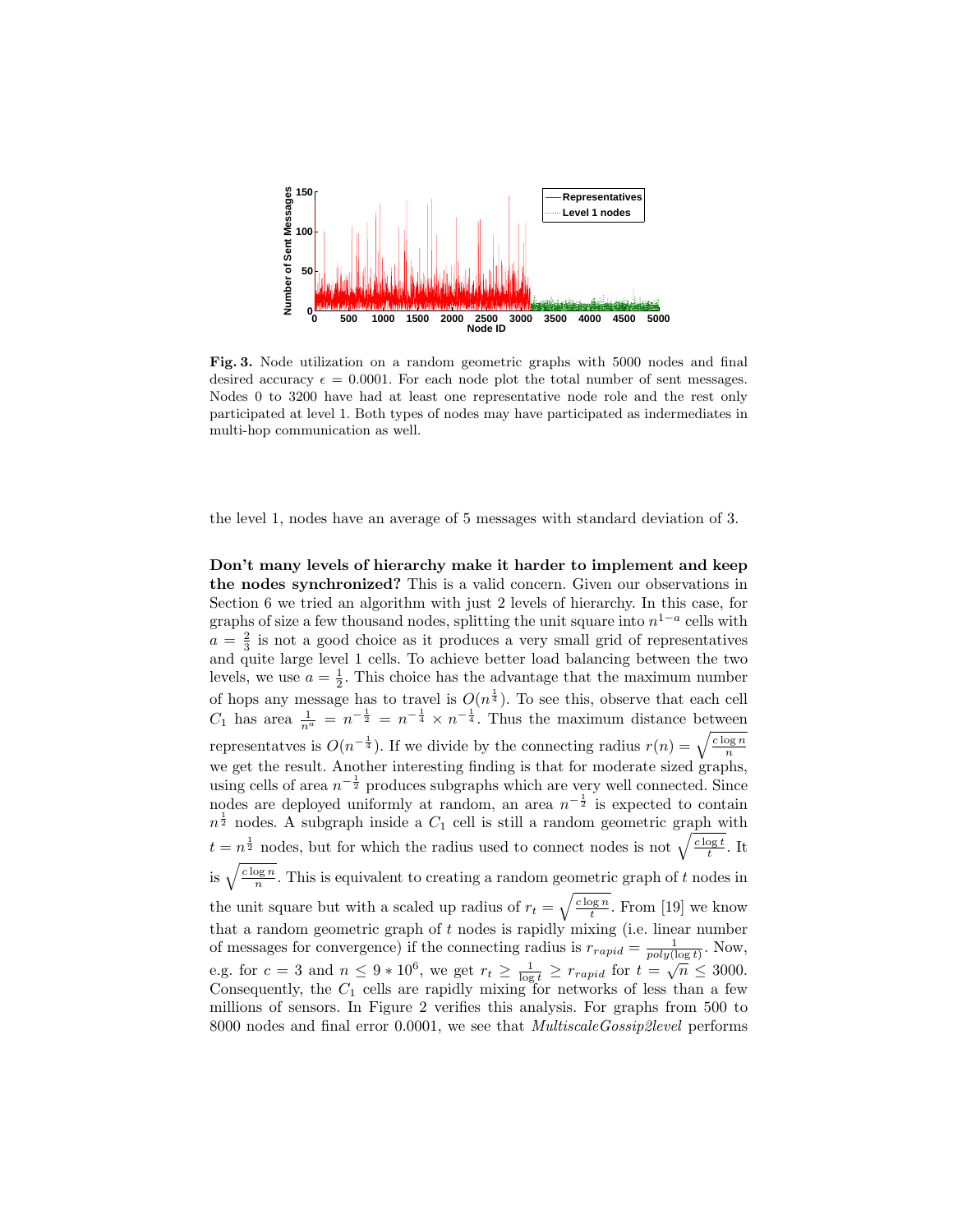very close to Multi-scale Gossip with more levels of hierarchy and better than path averaging.

## 8 Discussion and Future Work

We have presented a new algorithm for distributed averaging exploiting hierarchical computation. Multi-scale gossip separates the computation in linear phases and achieves very close to linear complexity overall  $(O((k+1)n^{1+\delta(k)})).$ Moreover, the maximum distance any message has to travel is  $O(n^{\frac{1}{3}})$  as opposed to  $O(\sqrt{n})$  needed by path averaging which is the other existing gossip algorithm with linear complexity. Finally, multi-scale gossip uses fixed size messages independent of the graph size and does not rely on longer that pairwise averaging operations. There is a number of interesting future directions that we see. In our present description, computation happens on grids which are known to require quadratic number of messages. Since these grids use multi-hop communication anyway, it might be possible to further increase performance by devising other overlay graphs between representatives with better convergence properties, i.e. expander graphs [20]. Moreover, the subdivision of the unit square into grid cells is not necessarily natural with respect to the topology of the graph. One could use other methods for clustering. So far, we have some preliminary results with spectral clustering which seem promising in simulation. It is however not clear how to do spectral clustering in a distributed way and in linear number of messages. Another idea is to combine the multi-scale approach with the use of more memory at each node to get faster mixing rates. Notice however that how to use memory to provably accelerate asynchronous gossip is still an open question. Current results only look at synchronous algorithms [10]. Finally, an important advantage of gossip algorithms in general is their robustness. Intuitively this is expected. However the question of modelling and reacting to node failures has not been formally investigated in the literature. It would be very interesting to introduce failures and see the effect on performance for different gossip algorithms.

### Acknoledgements

We would like to thank Marius Sucan for providing the multiscale grid figure in Section 4.

#### References

- 1. Tsitsiklis, J.: Problems in Decentralized Decision Making and Computation. PhD thesis, Massachusetts Institute of Tech. (Nov. 1984)
- 2. Kempe, D., Dobra, A., Gehrke, J.: Computing aggregate information using gossip. In: Proc. Foundations of Computer Science, Cambridge, MA (Oct. 2003)
- 3. Boyd, S., Ghosh, A., Prabhakar, B., Shah, D.: Randomized gossip algorithms. IEEE Trans. Inf. Theory 52(6) (Jun. 2006) 2508–2530